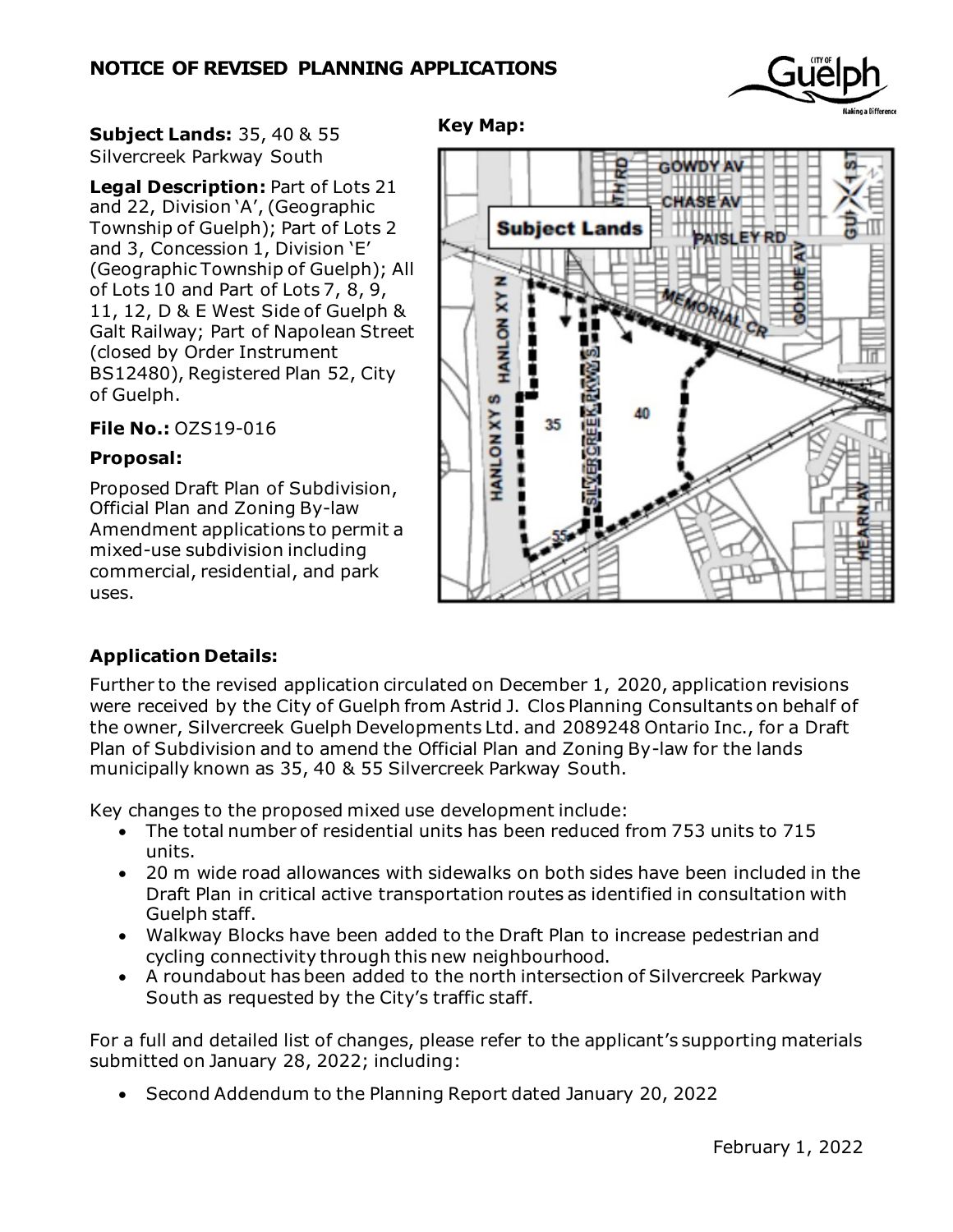- Draft Plan of Subdivision 23T-19001 dated January 11, 2022.
- Transportation Update and Response to City Comments (and Synchro files) prepared by BA Group dated January 10, 2022.
- Scoped Environmental Impact Study prepared by Aboud & Associates dated January 17, 2022.
- Tree Preservation Plan prepared by Aboud & Associates dated January 7, 2022.
- Urban Design Brief, Shadow Study, Angular Plane Study prepared by MBTW dated January 2022.
- Noise Study prepared by HGC Engineering dated January 18, 2022.
- Hydrogeological Water Balance submission prepared by WSP dated January 19, 2022.
- Phase 2 Environmental Site Assessment for 23 Silvercreek Parkway North prepared by WSP dated December 6, 2021.
- Wind Study prepared by RWDI dated December 17, 2021
- Functional Servicing and Stormwater Management Report prepared by R.J. Burnside dated January 2022.
- Delcan 30% completion Silvercreek underpass design.
- Comment matrix with responses from second submission.

The applicant's revised Concept Plan and Draft Plan of Subdivision are included in Schedule 1.

These documents as well as previous submission materials are available online at *guelph.ca/development* under **[35, 40 & 55 Silvercreek Parkway South](https://guelph.ca/2020/01/35-40-silvercreek-parkway-south-2/)**. For additional information please contact the planner managing the file:

Katie Nasswetter Senior Development Planner Planning and Building Services Services Phone: 519-837-5616, ext. 2356 Email: katie.nasswetter@guelph.ca